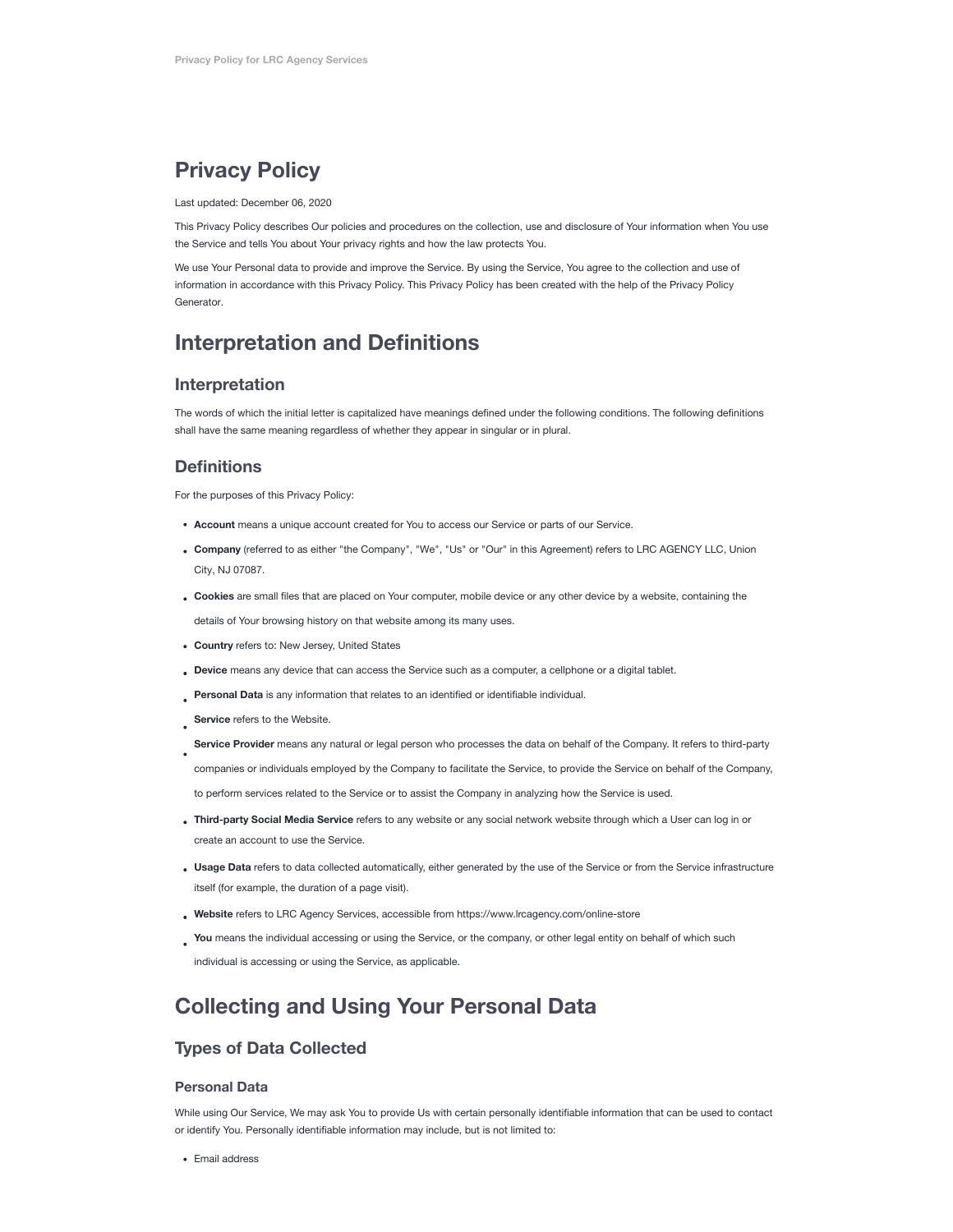- First name and last name
- Address, State, Province, ZIP/Postal code, City
- Usage Data

### **Usage Data**

Usage Data is collected automatically when using the Service.

Usage Data may include information such as Your Device's Internet Protocol address (e.g. IP address), browser type, browser version, the pages of our Service that You visit, the time and date of Your visit, the time spent on those pages, unique device identifiers and other diagnostic data.

When You access the Service by or through a mobile device, We may collect certain information automatically, including, but not limited to, the type of mobile device You use, Your mobile device unique ID, the IP address of Your mobile device, Your mobile operating system, the type of mobile Internet browser You use, unique device identifiers and other diagnostic data.

We may also collect information that Your browser sends whenever You visit our Service or when You access the Service by or through a mobile device.

#### **Tracking Technologies and Cookies**

We use Cookies and similar tracking technologies to track the activity on Our Service and store certain information. Tracking technologies used are beacons, tags, and scripts to collect and track information and to improve and analyze Our Service. The technologies We use may include:

- **Cookies or Browser Cookies.** A cookie is a small file placed on Your Device. You can instruct Your browser to refuse all Cookies or to indicate when a Cookie is being sent. However, if You do not accept Cookies, You may not be able to use some parts of our Service. Unless you have adjusted Your browser setting so that it will refuse Cookies, our Service may use Cookies.
- **Flash Cookies.** Certain features of our Service may use local stored objects (or Flash Cookies) to collect and store information about Your preferences or Your activity on our Service. Flash Cookies are not managed by the same browser settings as those used for Browser Cookies. For more information on how You can delete Flash Cookies, please read "Where can I change the settings for disabling, or deleting local shared objects?" available at https://helpx.adobe.com/flash-player/kb/disable-local[shared-objects-flash.html#main\\_Where\\_can\\_I\\_change\\_the\\_settings\\_for\\_disabling\\_\\_or\\_deleting\\_local\\_shared\\_objects\\_](https://helpx.adobe.com/flash-player/kb/disable-local-shared-objects-flash.html#main_Where_can_I_change_the_settings_for_disabling__or_deleting_local_shared_objects_)
- **Web Beacons.** Certain sections of our Service and our emails may contain small electronic files known as web beacons (also referred to as clear gifs, pixel tags, and single-pixel gifs) that permit the Company, for example, to count users who have visited those pages or opened an email and for other related website statistics (for example, recording the popularity of a certain section and verifying system and server integrity).

Cookies can be "Persistent" or "Session" Cookies. Persistent Cookies remain on Your personal computer or mobile device when You go offline, while Session [Cookies are](https://www.privacypolicies.com/blog/cookies/) deleted as soon as You close Your web browser. Learn more about cookies: What Are Cookies?.

We use both Session and Persistent Cookies for the purposes set out below:

#### **Necessary / Essential Cookies**

Type: Session Cookies

Administered by: Us

Purpose: These Cookies are essential to provide You with services available through the Website and to enable You to use some of its features. They help to authenticate users and prevent fraudulent use of user accounts. Without these Cookies, the services that You have asked for cannot be provided, and We only use these Cookies to provide You with those services.

#### **Cookies Policy / Notice Acceptance Cookies**

Type: Persistent Cookies

Administered by: Us

Purpose: These Cookies identify if users have accepted the use of cookies on the Website.

**Functionality Cookies**

Type: Persistent Cookies

Administered by: Us

Purpose: These Cookies allow us to remember choices You make when You use the Website, such as remembering your login details or language preference. The purpose of these Cookies is to provide You with a more personal experience and to avoid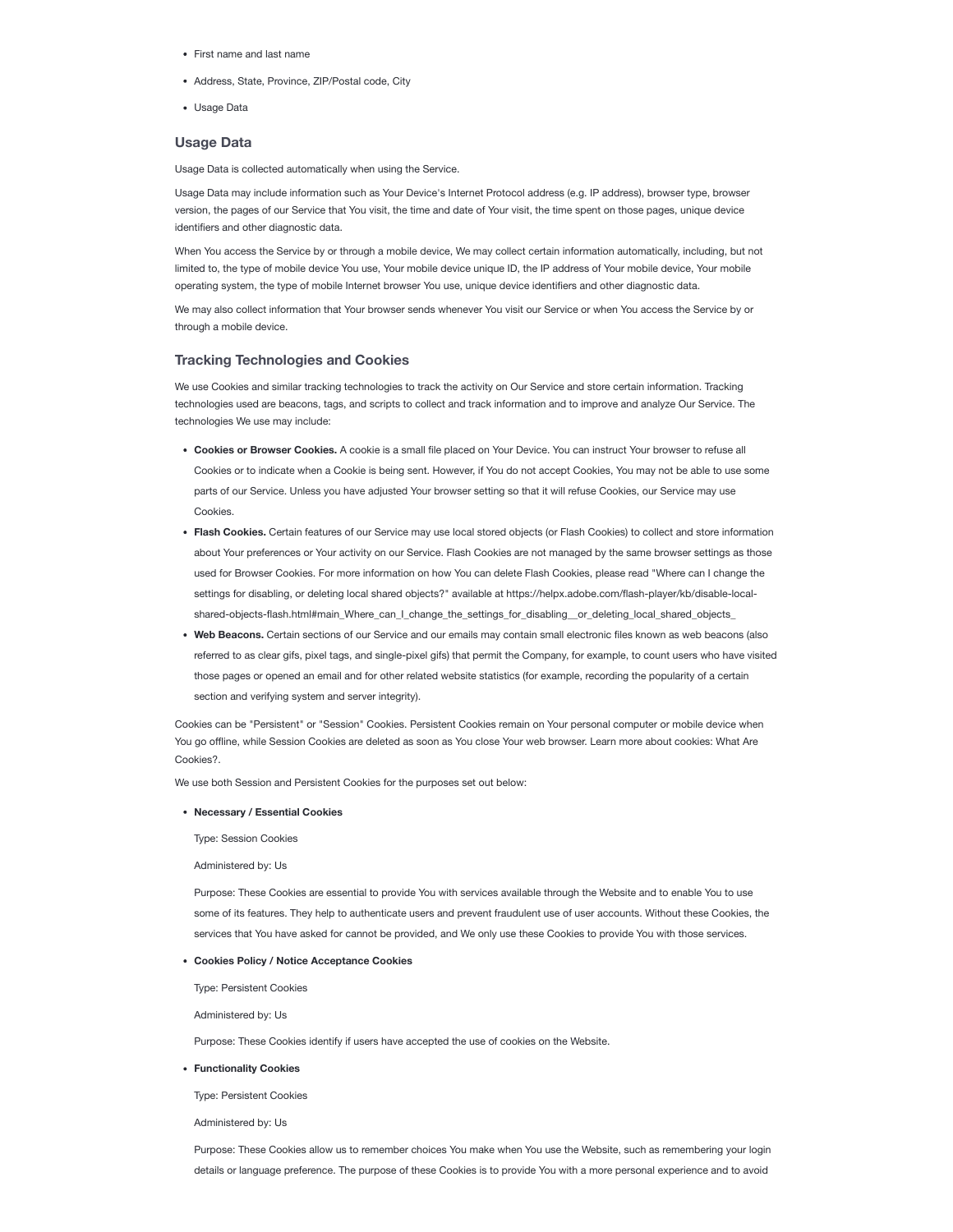You having to re-enter your preferences every time You use the Website.

For more information about the cookies we use and your choices regarding cookies, please visit our Cookies Policy or the Cookies section of our Privacy Policy.

## **Use of Your Personal Data**

The Company may use Personal Data for the following purposes:

- **To provide and maintain our Service**, including to monitor the usage of our Service.
- **To manage Your Account:** to manage Your registration as a user of the Service. The Personal Data You provide can give You access to different functionalities of the Service that are available to You as a registered user.
- **For the performance of a contract:** the development, compliance and undertaking of the purchase contract for the products, items or services You have purchased or of any other contract with Us through the Service.
- **To contact You:** To contact You by email, telephone calls, SMS, or other equivalent forms of electronic communication, such as a mobile application's push notifications regarding updates or informative communications related to the functionalities, products or contracted services, including the security updates, when necessary or reasonable for their implementation.
- **To provide You** with news, special offers and general information about other goods, services and events which we offer that are similar to those that you have already purchased or enquired about unless You have opted not to receive such information.
- **To manage Your requests:** To attend and manage Your requests to Us.
- **For business transfers:** We may use Your information to evaluate or conduct a merger, divestiture, restructuring, reorganization, dissolution, or other sale or transfer of some or all of Our assets, whether as a going concern or as part of bankruptcy, liquidation, or similar proceeding, in which Personal Data held by Us about our Service users is among the assets transferred.
- **For other purposes**: We may use Your information for other purposes, such as data analysis, identifying usage trends, determining the effectiveness of our promotional campaigns and to evaluate and improve our Service, products, services, marketing and your experience.

We may share Your personal information in the following situations:

- **With Service Providers:** We may share Your personal information with Service Providers to monitor and analyze the use of our Service, to contact You.
- **For business transfers:** We may share or transfer Your personal information in connection with, or during negotiations of, any merger, sale of Company assets, financing, or acquisition of all or a portion of Our business to another company.
- **With Affiliates:** We may share Your information with Our affiliates, in which case we will require those affiliates to honor this Privacy Policy. Affiliates include Our parent company and any other subsidiaries, joint venture partners or other companies that We control or that are under common control with Us.
- **With business partners:** We may share Your information with Our business partners to offer You certain products, services or promotions.
- **With other users:** when You share personal information or otherwise interact in the public areas with other users, such information may be viewed by all users and may be publicly distributed outside. If You interact with other users or register through a Third-Party Social Media Service, Your contacts on the Third-Party Social Media Service may see Your name, profile, pictures and description of Your activity. Similarly, other users will be able to view descriptions of Your activity, communicate with You and view Your profile.
- **With Your consent**: We may disclose Your personal information for any other purpose with Your consent.

### **Retention of Your Personal Data**

The Company will retain Your Personal Data only for as long as is necessary for the purposes set out in this Privacy Policy. We will retain and use Your Personal Data to the extent necessary to comply with our legal obligations (for example, if we are required to retain your data to comply with applicable laws), resolve disputes, and enforce our legal agreements and policies.

The Company will also retain Usage Data for internal analysis purposes. Usage Data is generally retained for a shorter period of time, except when this data is used to strengthen the security or to improve the functionality of Our Service, or We are legally obligated to retain this data for longer time periods.

### **Transfer of Your Personal Data**

Your information, including Personal Data, is processed at the Company's operating offices and in any other places where the parties involved in the processing are located. It means that this information may be transferred to - and maintained on -